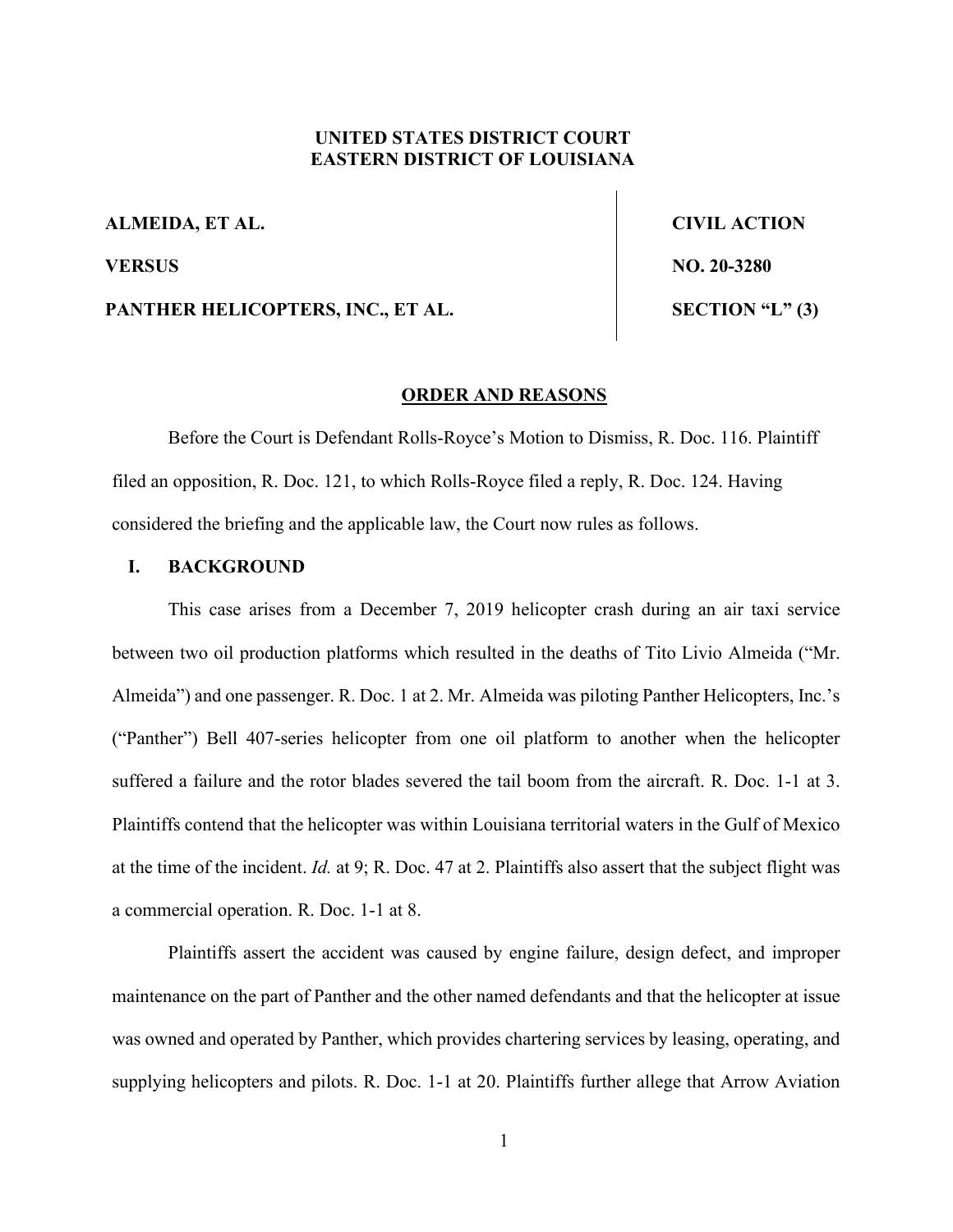Company, LLC ("Arrow") provided maintenance services to the Bell 407-series helicopter at issue at the time of the incident. *Id.* Moreover, Plaintiffs contend that Bell Textron, Inc. and Bell Helicopter Textron Inc. (collectively, "Bell") designed, certified, assembled, manufactured, serviced, maintained, inspected, repaired, sold, and distributed helicopters and their component parts, including the Bell 407-series helicopter. R. Doc. 1-1 at 3-6. Lastly, Plaintiffs contend that Rolls-Royce Corporation ("Rolls-Royce") designed, manufactured, modified, maintained, inspected, serviced, sold, and distributed helicopter turbines, engines and their component parts, including the engine and component parts installed on the Bell 407-series helicopter at issue. *Id.*

On November 30, 2020, Plaintiffs, as personal representatives and beneficiaries of the Estate of Tito Livio Almeida, filed this action in the 25<sup>th</sup> Judicial District Court for the Parish of Plaquemines, Louisiana. *Id.* at 1. Panther removed the case on December 2, 2020, asserting that this Court's jurisdiction is proper due to diversity jurisdiction under 28 U.S.C. § 1332(a), existence of a federal question posed by the Outer Continental Shelf Lands Act ("OCSLA"), admiralty jurisdiction pursuant to 43 U.S.C. §§ 1333-1356. Panther asserts that in the alternative, federal jurisdiction is proper due to the "invocation of federal law" in Plaintiff's pleadings, which allege that 14 C.F.R. § 135 governed the on-demand air taxi services at issue in this case. *Id.* at 4.

Plaintiffs seek to recover damages for Mr. Almeida's death under Louisiana law. R. Doc. 1-1 at 2-3. Plaintiffs seek recovery from Bell and Rolls-Royce under the Louisiana Products Liability Act ("LPLA"), alleging that Bell placed the Bell 407-series no. N79LP into the stream of commerce when it was unreasonably dangerous, and that Rolls-Royce sold the M250-C47 helicopter engine and its component parts which were unreasonably dangerous. *Id.* at 10-16. Plaintiffs seek recovery from Panther under negligence, strict liability, and wrongful death as the owner and operator of the subject helicopter. *Id.* at 20-26. Plaintiffs seek recovery from Arrow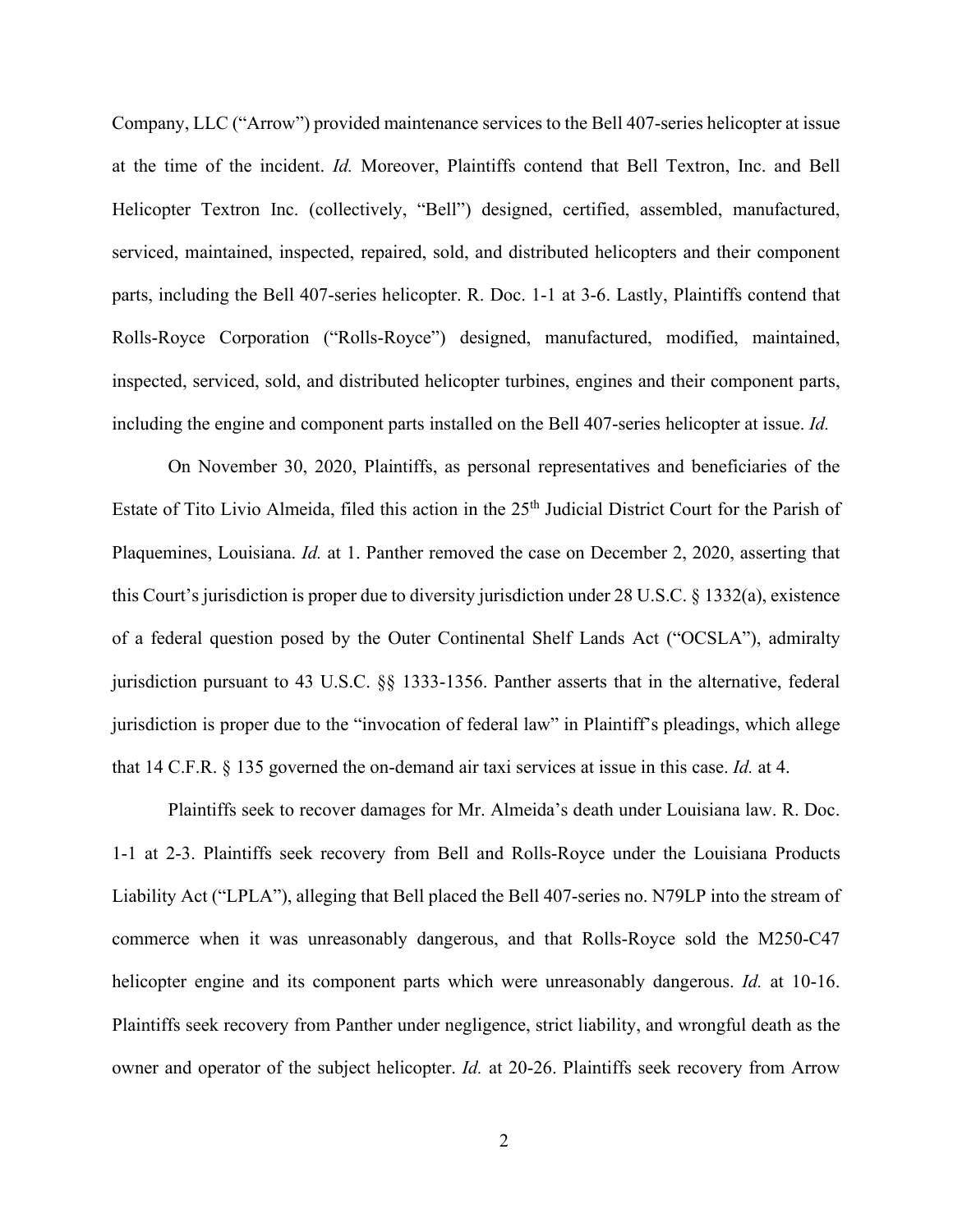under strict liability, alleging that Arrow maintained the helicopter. *Id.* at 31-34.

Bell denies Plaintiffs' allegations and asserts affirmative defenses including: (1) if the helicopter is found to have contributed to the accident, the helicopter was modified, altered, incorrectly maintained or damaged after the helicopter left its care; (2) the helicopter was under the custody and control of others who may be responsible in whole or in part for the accident; (3) Plaintiffs failed to join necessary and indispensable parties to this action; (4) Plaintiffs failed to mitigate damages; (5) the LPLA precludes additional theories of recovery under negligence and warranty; (6) Plaintiffs' claims are barred from recovery under the General Aviation Revitalization Act of 1994, 49 U.S.C. § 40101; (7) the helicopter was free of any manufacturing or design defects when it left Bell's control; and (8) Plaintiffs' damages may be precluded or otherwise limited by the Death on the High Seas Act ("DOHSA"). R. Docs. 4, 8.

Panther denies Plaintiffs' allegations and asserts affirmative defenses including (1) the helicopter was airworthy and properly manned, equipped, and supplied; (2) the damages were not caused or contributed to by any fault or neglect on the part of Panther; (3) Plaintiffs' damages were due to superseding causes; (4) Plaintiffs' injuries were caused by an Act of God or unavoidable or inevitable accident; and (5) Tito Livio Almeida was an employee of Panther and therefore Panther is statutorily immune from this suit. R. Doc. 15 at 1-38. On February 2, 2021, Panther filed a motion for summary judgment on all claims, arguing that it is immune from this suit under the Longshore and Harbor Workers' Compensation Act ("LHWCA"). R. Doc. 18.

Arrow was added to this action on February 26, 2021 and asserts affirmative defenses including: (1) failure to state a claim; (2) neither Arrow nor its employees was negligent, at fault, or liable under any theory alleged; (3) Arrow discharged every duty it may have owed under the law; and (4) Plaintiffs' damages may be precluded and/or limited by the Death on the High Seas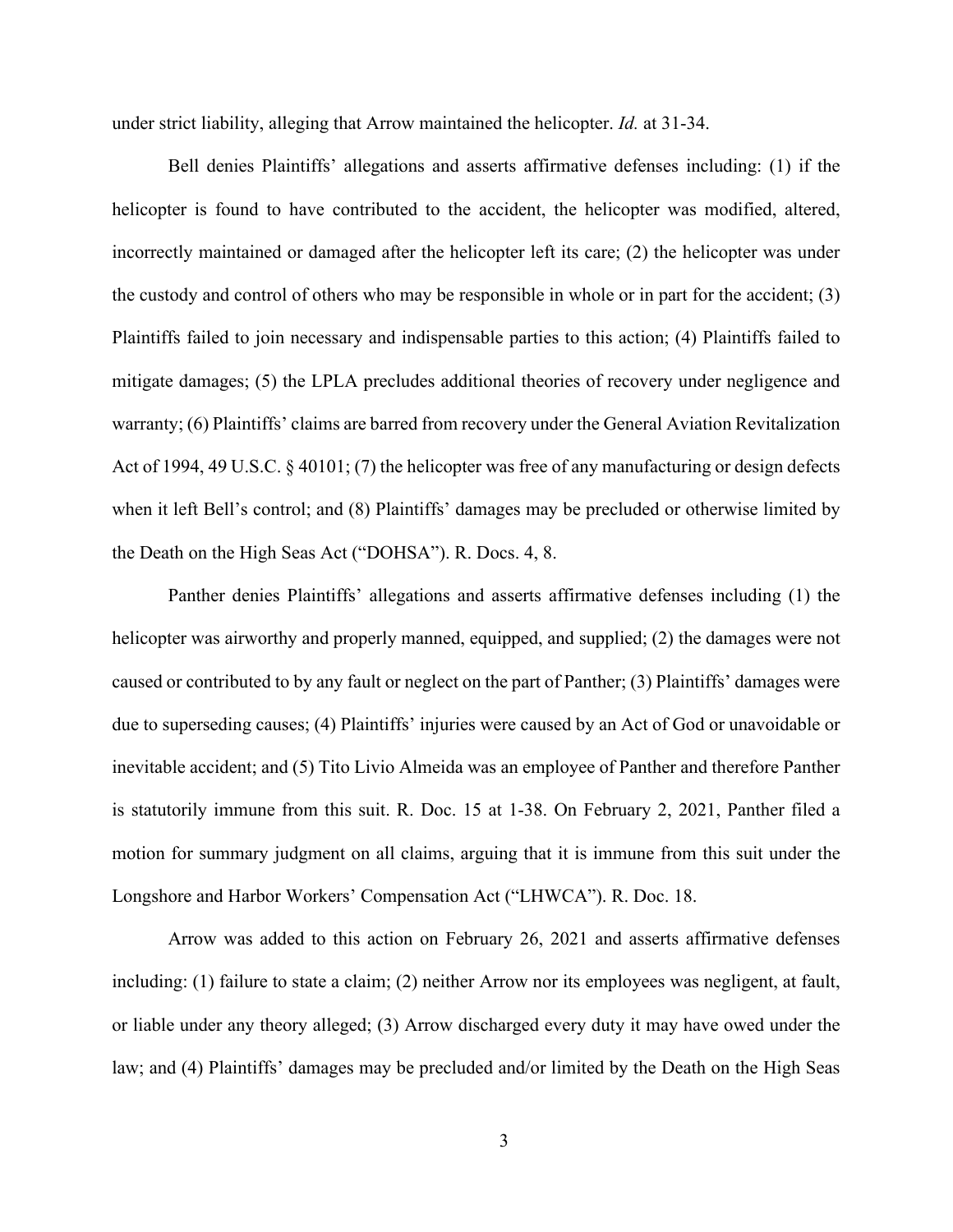Act. R. Doc. 54. Rolls-Royce did not file an answer but instead filed a motion to dismiss. R. Doc. 17.

On April 13, 2021, the Court denied Rolls-Royce's Motion to Dismiss for Failure to State a Claim. On April 28, 2021, the Court dismissed Panther with prejudice and denied as moot Panther's Motion for Summary Judgment.

On December 23, 2021, Plaintiff Sarah Almeida Rodriguez, as personal representative of the estate of Tito Livio Almeida, filed an Amended Complaint adding a new defendant, Dallas Airmotive, Inc. ("Dallas Airmotive"), a Texas corporation with its principal place of business in Arizona. R. Doc. 112 at 3. The Amended Complaint alleges that, in 2016, Dallas Airmotive "provided maintenance, repair, and/or overhaul services for the subject engine installed in the subject helicopter that Tito Livio Almeida was piloting at the time of his death." *Id.* at 3, 7. The Amended Complaint asserts negligence and strict liability claims against Dallas Airmotive. *Id.* at 24-28. Dallas Airmotive filed an Answer asserting affirmative defenses including failure to state a claim for which relief can be granted; third-party negligence; comparative fault; superseding causes; and failure to mitigate damages, among others. R. Doc. 139.

## **II. PRESENT MOTION**

Rolls-Royce has filed a motion to dismiss the Amended Complaint or, alternatively, to require a more definite statement. R. Doc. 116. Rolls Royce argues that the Amended Complaint does not establish that the suit is brought for the exclusive benefit of the decedent's statutory dependents, as DOHSA requires, and is impermissibly vague about the identities of any such dependents. Rolls Royce also argues that the Amended Complaint does not sufficiently allege certain damages (namely, loss of support and funeral expenses) because it fails to identify the dependents of the decedent that have incurred these damages.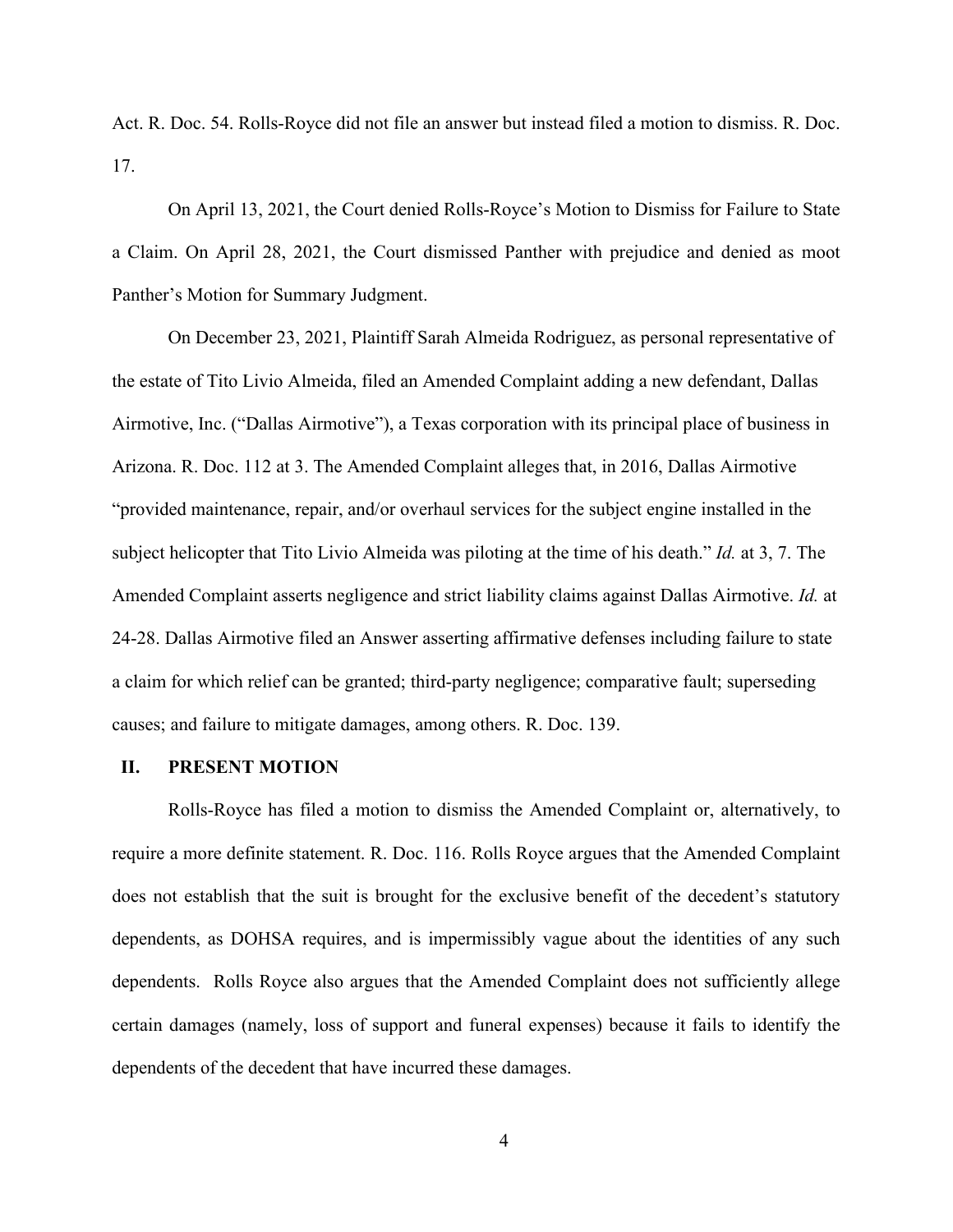Plaintiff opposes the motion, arguing that there is no requirement that she identify specific dependents in the Complaint and that discovery is the proper remedy for any ambiguity about the dependents on whose behalf Plaintiff brings her DOHSA claim. R. Doc. 121.

## **III. APPLICABLE LAW**

## *a. Standard for Motion to Dismiss Under Rule 12(c)*

Rule 12(c) provides that "[a]fter the pleadings are closed—but early enough not to delay trial—a party may move for judgment on the pleadings." FED. R. CIV. P. 12(c). "The standard for dismissal under Rule 12(c) is the same as that for dismissal for failure to state a claim under Rule 12(b)(6)." *Johnson v. Johnson*, 385 F.3d 503, 529 (5th Cir. 2004). Under this standard, the court "accept[s] the complaint's well-pleaded facts as true and view[s] them in the light most favorable to the plaintiff," granting a motion to dismiss only if "the plaintiff would not be entitled to relief under any set of facts that he could prove consistent with the complaint." *Id.* "[T]he central issue is whether, in the light most favorable to the plaintiff, the complaint states a valid claim for relief." *Hughes v. Tobacco Inst., Inc.*, 278 F.3d 417, 420 (2001) (quoting *St. Paul Mercury Ins. Co. v. Williamson*, 224 F.3d 425, 440 n. 8 (5th Cir.2000)). "To survive a motion to dismiss, a complaint must contain sufficient factual matter, accepted as true, to 'state a claim to relief that is plausible on its face.'" *Ashcroft v. Iqbal*, 556 U.S. 662, 678 (2009) (quoting *Bell Atl. Corp. v. Twombly*, 550 U.S. 544, 570 (2007)).

#### *b. Standard for Motion for More Definite Statement Under Rule 12(e)*

#### Rule 12(e) provides that

[a] party may move for a more definite statement of a pleading to which a responsive pleading is allowed but which is so vague or ambiguous that the party cannot reasonably prepare a response. The motion must be made before filing a responsive pleading and must point out the defects complained of and the details desired.

FED. R. CIV. P. 12(e). A motion for a more definite statement is proper "[w]hen a complaint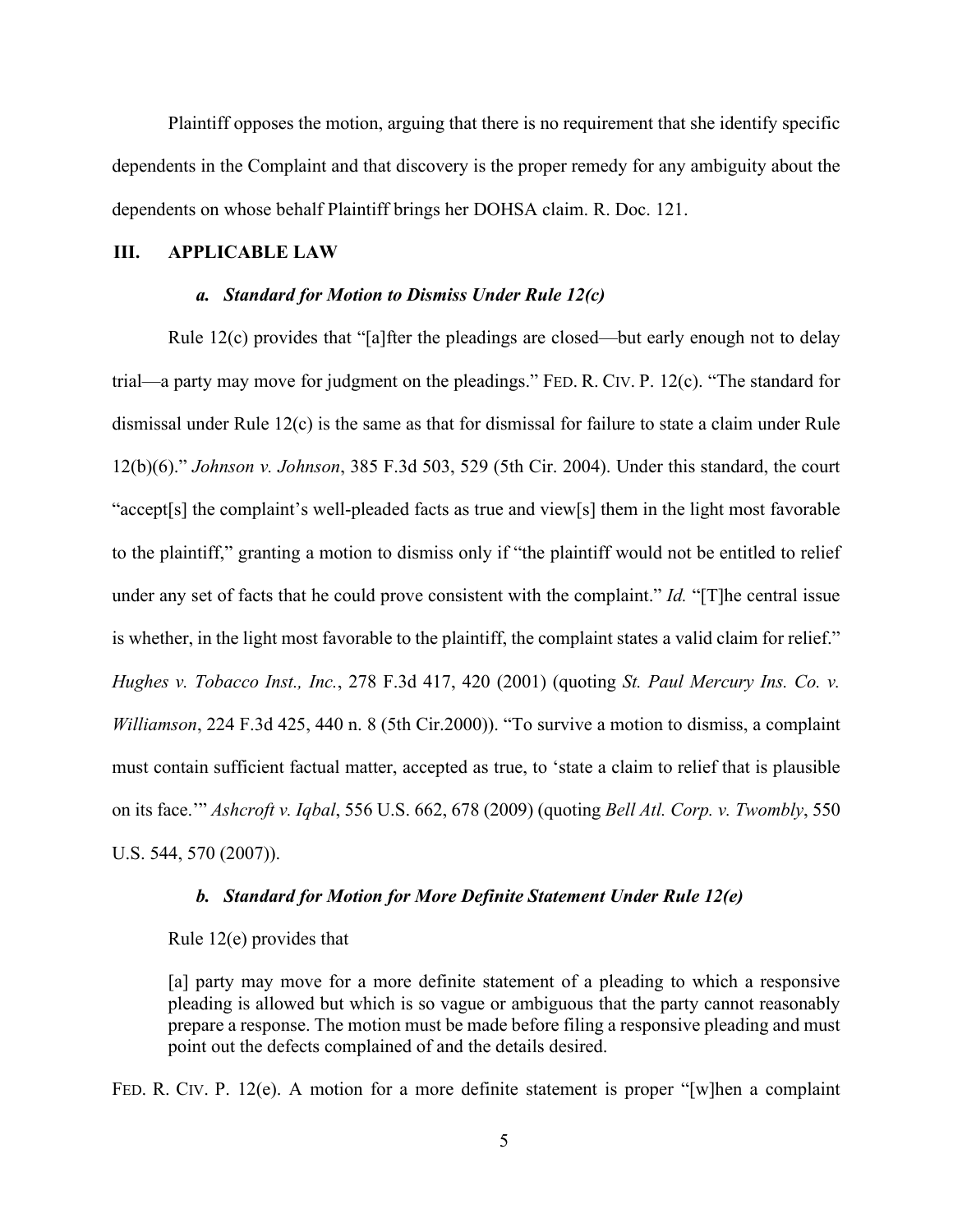fashioned under a notice pleading standard does not disclose the facts underlying a plaintiff's claim for relief," such that "the defendant cannot reasonably be expected to frame a proper, fact-specific . . . defense." *Thomas v. Indep. Twp.*, 463 F.3d 285, 301 (3d Cir. 2006). However, a motion for a more definite statement "is inappropriate where the information sought can otherwise be obtained by discovery." *Babcock & Wilcox Co. v. McGriff, Seibels & Williams, Inc.*, 235 F.R.D. 632, 633 (E.D. La. 2006). This type of motion is "further disfavored when 'the particular information defendant is seeking is within defendant's own knowledge, which mitigates in favor of denying the motion.'" *Id.* (quoting *Concepcion v. Bomar Holdings, Inc.*, 1990 WL 13257, at \*2 (S.D.N.Y.1990)).

### *c. Recovery Under DOHSA*

## DOHSA provides that

[w]hen the death of an individual is caused by wrongful act, neglect, or default occurring on the high seas beyond 3 nautical miles from the shore of the United States, the personal representative of the decedent may bring a civil action in admiralty against the person or vessel responsible. The action shall be for the exclusive benefit of the decedent's spouse, parent, child, or dependent relative.

46 U.S.C. § 30302. DOHSA further provides that "[t]he recovery in an action under this chapter shall be a fair compensation for the pecuniary loss sustained by the individuals for whose benefit the action is brought. The court shall apportion the recovery among those individuals in proportion to the loss each has sustained." 46 U.S.C. § 30303. Thus, non-pecuniary damages are not available in a DOHSA claim. *Dooley v. Korean Air Lines Co.*, 524 U.S. 116, 122-23 (1998). The exception to this bar on non-pecuniary damages is the "commercial aviation" exception, which allows recovery for non-pecuniary damages, namely "damages for loss of care, comfort, and companionship," "if the death resulted from a commercial aviation accident occurring on the high seas beyond 12 nautical miles from the shore of the United States." 46 U.S.C. § 30307.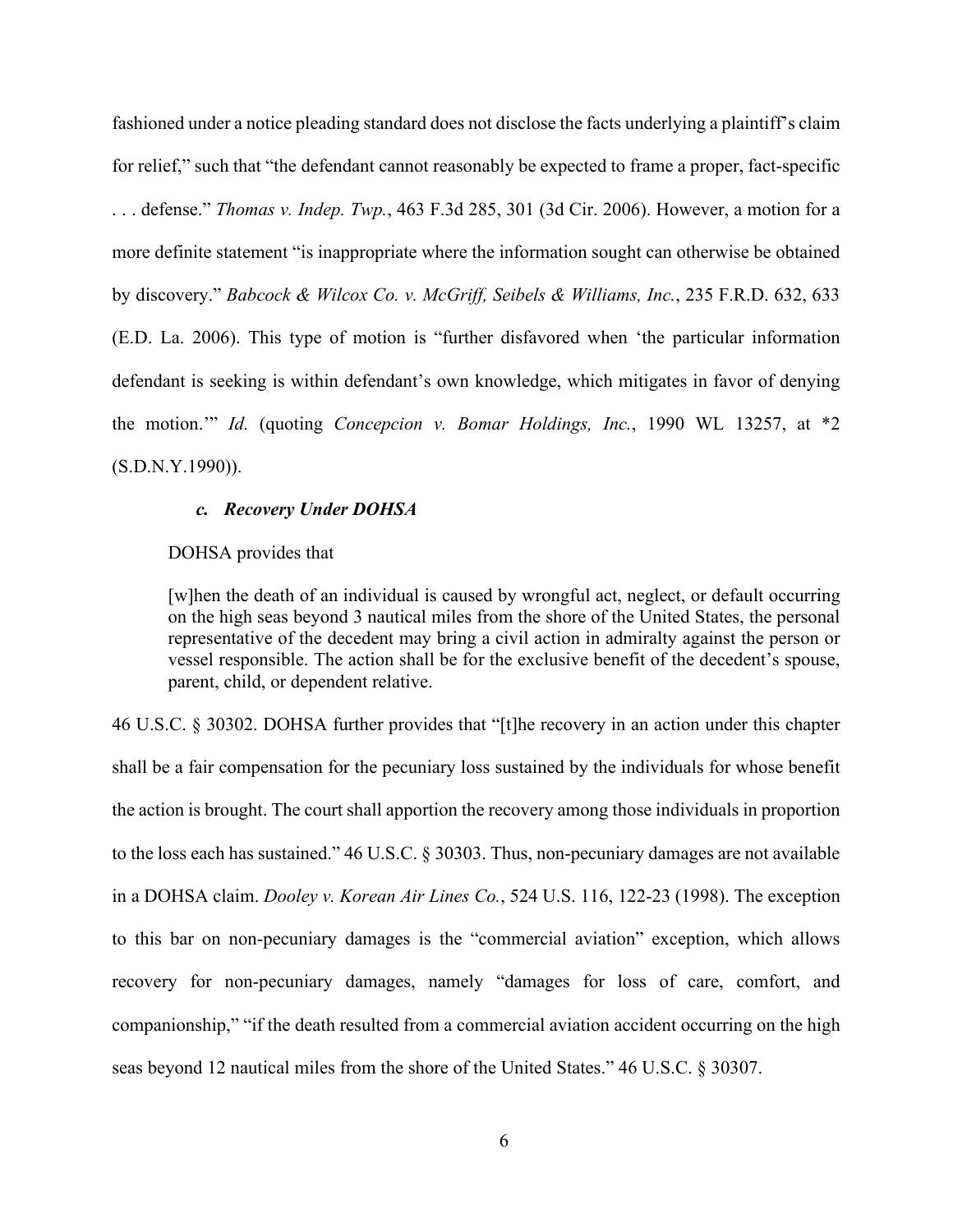Damages for loss of support are recoverable under DOHSA as pecuniary damages. *Sea-Land Servs., Inc. v. Gaudet*, 414 U.S. 573, 584 (1974). To recover for loss of support, a plaintiff must provide "some showing of dependence on the deceased or an expectation of support." *Bergen v. F/V St. Patrick*, 816 F.2d 1345, 1350 (9th Cir. 1987), *opinion modified on reh'g*, 866 F.2d 318 (9th Cir. 1989). Whether a relative is a dependent within the meaning of DOHSA depends on whether there is "a legal or voluntarily created status where . . . contributions are made for the purpose and have the result of maintaining or helping to maintain the dependent in his customary standard of living." *Petition of U. S.*, 418 F.2d 264, 272 (1st Cir. 1969). However, a decedent's parents may recover for loss of support without showing dependency, "to the extent that the [parents] anticipated future pecuniary benefits from support . . . by their deceased [child]." *Wahlstrom v. Kawasaki Heavy Indus., Ltd.*, 4 F.3d 1084, 1093 (2d Cir. 1993).

As for funeral expenses, they are a pecuniary loss recoverable under DOHSA if "the decedent's dependents have either paid for the funeral or are liable for its payment." *Sea-Land*, 414 U.S. at 591. Similarly, the decedent's parents, even if not dependents, "may recover damages for funeral expenses to the extent that they paid for [the decedent's] funeral or are liable for that payment." *Wahlstrom*, 4 F.3d at 1093.

## **IV. DISCUSSION**

The Court is not persuaded by Rolls-Royce's motion to dismiss and motion for a more definite statement. While Rolls-Royce argues that Plaintiff has failed to state a claim because the Amended Complaint does not identify the beneficiaries on whose behalf the suit is brought, Rolls-Royce has not pointed to any requirement that a complaint identify beneficiaries by name. Thus, viewing the Amended Complaint in the light most favorable to Plaintiff, her statement that she brings her claims "on behalf of all beneficiaries of decedent Tito Livio Almeida entitled to recover